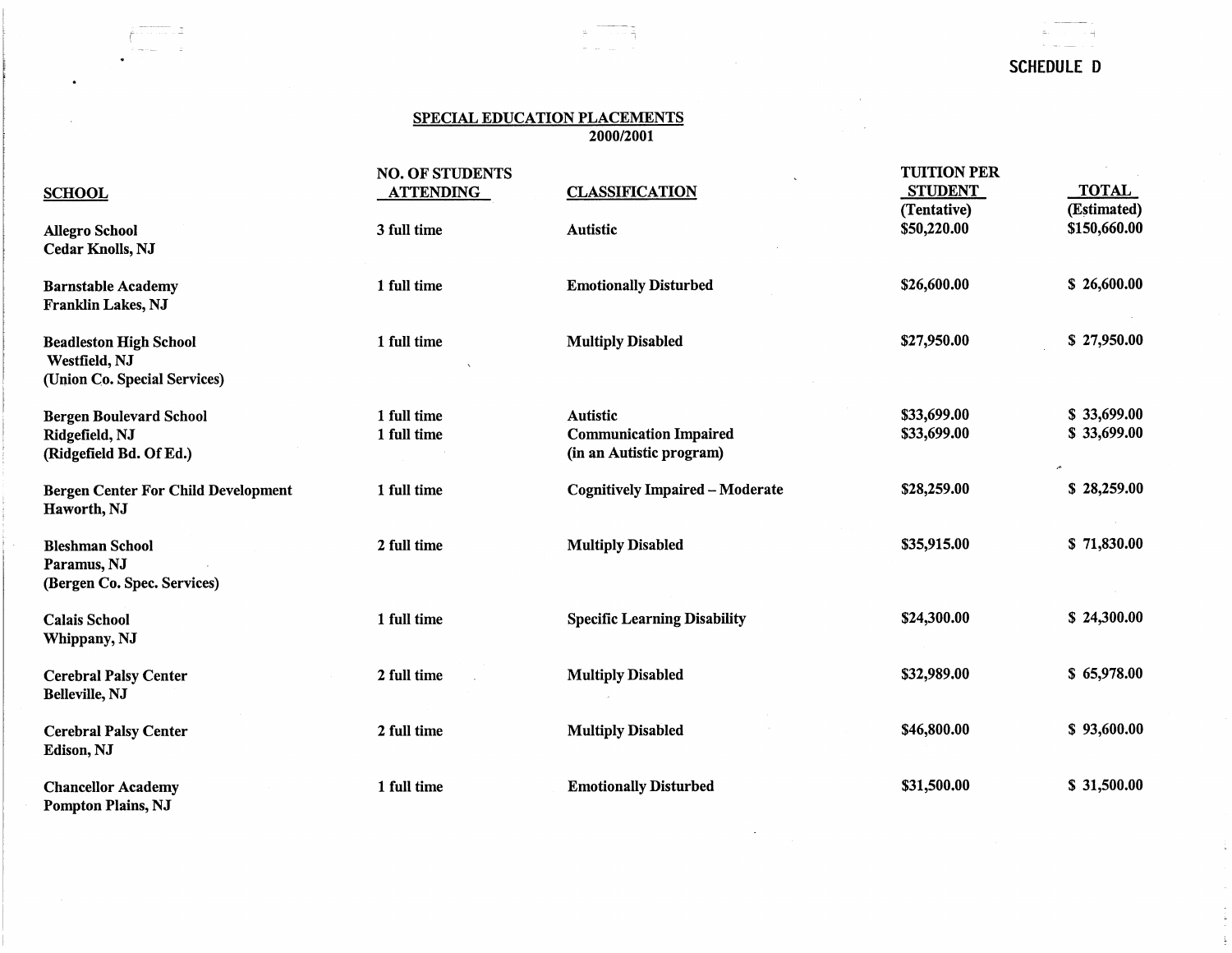## -2-

 $\frac{1}{2\pi}$ 

| <b>SCHOOL</b>                                                                           | <b>NO. OF STUDENTS</b><br><b>ATTENDING</b> | <b>CLASSIFICATION</b>                                               | <b>TUITION PER</b><br><b>STUDENT</b><br>(Estimated) | <b>TOTAL</b><br>(Estimated) |
|-----------------------------------------------------------------------------------------|--------------------------------------------|---------------------------------------------------------------------|-----------------------------------------------------|-----------------------------|
| <b>Children's Institute</b><br>Verona, NJ                                               | 1 full time<br>2 full time                 | <b>Emotionally Disturbed</b><br><b>Specific Learning Disability</b> | \$31,212.00<br>\$31,212.00                          | \$31,212.00<br>\$62,424.00  |
|                                                                                         | 2 full time                                | Autustic                                                            | \$31,212.00                                         | \$62,424.00                 |
| <b>Children's Learning Center</b>                                                       | 1 full time                                | MultiplyDisabled                                                    | \$31,000.00                                         | \$31,000.00                 |
| <b>Cedar Knolls, NJ</b>                                                                 | 1 full time                                | <b>Specific Learning Disability</b>                                 | \$31,000.00                                         | \$31,000.00                 |
| <b>Community High School</b><br>Teaneck, NJ                                             | 2 full time                                | <b>Specific Learning Disability</b>                                 | \$31,104.00                                         | \$62,208.00                 |
| <b>Community Lower School</b><br>Teaneck, NJ                                            | 1 full time                                | <b>Specific Learning Disability</b>                                 | \$25,301.00                                         | \$25,301.00                 |
| <b>ECLC</b>                                                                             | 5 full time                                | <b>Specific Learning Disability</b>                                 | \$23,940.00                                         | \$119,700.00                |
| Chatham, NJ                                                                             | 1 full time                                | <b>Communication Impaired</b>                                       | \$23,940.00                                         | \$23,940.00                 |
| <b>Essex High School</b><br>Clifton, NJ                                                 | 1 full time                                | <b>Emotionally Disturbed</b>                                        | \$23,900.00                                         | \$23,900.00                 |
| <b>Essex Valley High School</b>                                                         | 1 full time                                | <b>Emotionally Disturbed</b>                                        | \$27,410.00                                         | \$27,410.00                 |
| W. Caldwell, NJ                                                                         | 1 full time                                | <b>Other Health Impairment</b>                                      | \$27,410.00                                         | \$27,410.00                 |
| <b>Forest Glen School</b><br><b>Bloomfield, NJ</b>                                      | 1 full time                                | <b>Specific Learning Disability</b>                                 | \$16,000.00                                         | \$16,000.00                 |
| <b>Highland Avenue School</b><br><b>Midland Park, NJ</b><br>(Bergen Co. Spec. Services) | 1 full time                                | <b>Auditorily Handicapped</b>                                       | \$37,950.00                                         | \$37,950.00                 |
| <b>Holmstead School</b>                                                                 | 2 full time                                | <b>Emotionally Disturbed</b>                                        | \$27,952.00                                         | \$55,904.00                 |

 $\bullet$ 

 $\frac{1}{2}$  .  $\lambda$ 

 $\frac{\gamma}{4}$ 

u le

 $\mathbb{E}_{\mathbb{E}_{\mathbb{E}_{\mathbb{E}_{\mathbb{E}}}}\left\{ \mathbb{E}_{\mathbb{E}_{\mathbb{E}_{\mathbb{E}}}}\left[ \mathbb{E}_{\mathbb{E}_{\mathbb{E}}}\left[ \mathbb{E}_{\mathbb{E}_{\mathbb{E}}}\left[ \mathbb{E}_{\mathbb{E}_{\mathbb{E}}}\left[ \mathbb{E}_{\mathbb{E}_{\mathbb{E}}}\left[ \mathbb{E}_{\mathbb{E}_{\mathbb{E}}}\left[ \mathbb{E}_{\mathbb{E}_{\mathbb{E}}}\left[ \mathbb{E}_{\mathbb{E}_{\mathbb{E}}}\left[ \mathbb{E}_{\mathbb{$ 

 $\mathbf{z}$ 

Ridgewood, NJ

1 --1

41  $\sim$ 

 $\frac{1}{2}$  $\frac{1}{2}$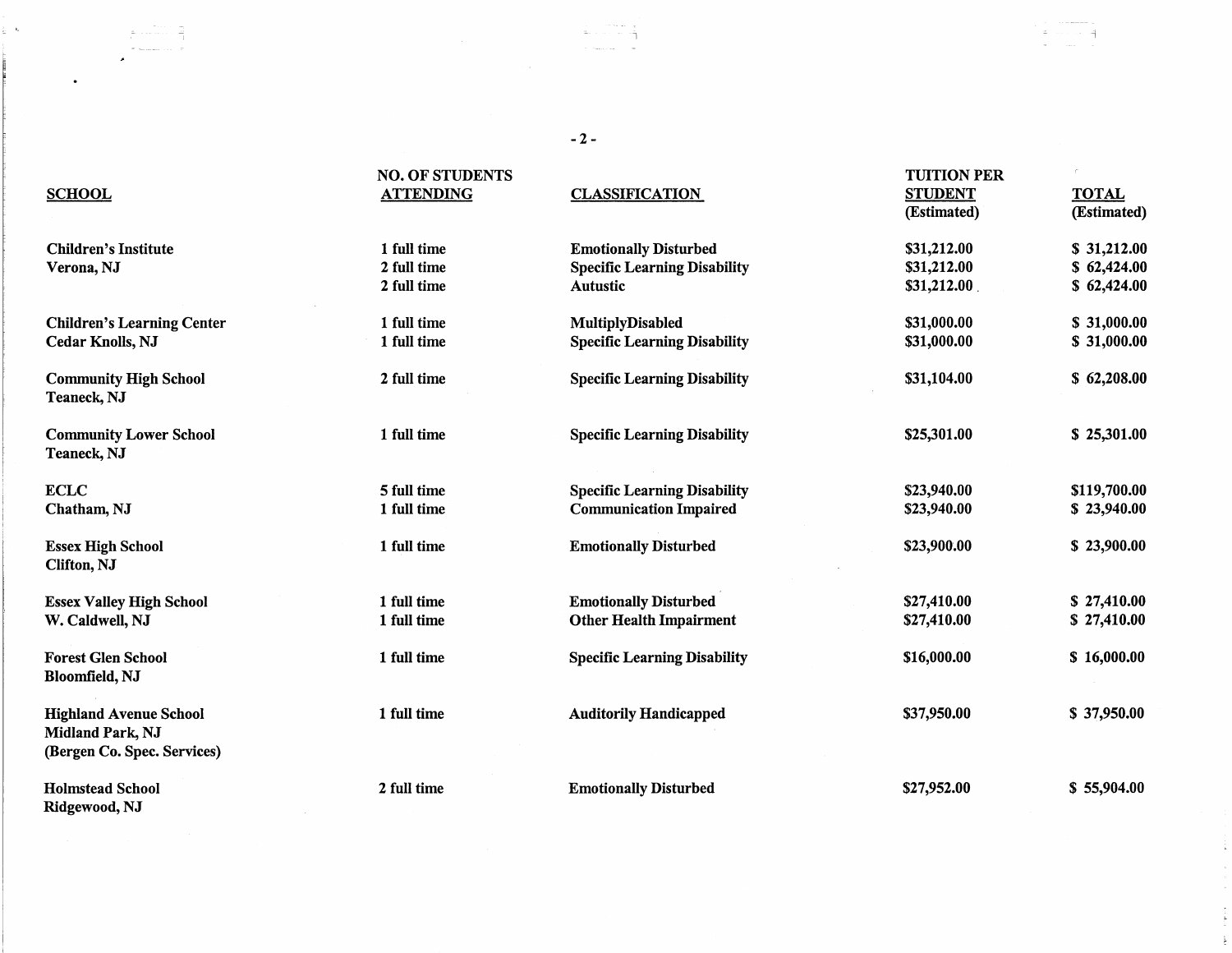## -3-

 $\sim$ 

 $\pm$ 

 $\mathcal{L}_{\mathcal{A}}$ 

 $\sigma$ 

 $\mathcal{L}_{\text{max}}$  , where  $\mathcal{L}_{\text{max}}$ 

we assume that  $\gamma_{\rm eff} = 1$ 

 $\overline{a}$ 

 $\bullet$ 

 $\sim 10$ 

| <b>SCHOOL</b>                                                                        | <b>NO. OF STUDENTS</b><br><b>ATTENDING</b> | <b>CLASSIFICATION</b>                                                       | <b>TUITION PER</b><br><b>STUDENT</b><br>(Tentative) | <b>TOTAL</b><br>(Estimated) |
|--------------------------------------------------------------------------------------|--------------------------------------------|-----------------------------------------------------------------------------|-----------------------------------------------------|-----------------------------|
| <b>Midland School</b><br>North Branch, NJ                                            | 1 full time                                | <b>Autistic</b>                                                             | \$24,975.00                                         | \$24,975.00                 |
| <b>Palisades Learning Center</b><br>Paramus, NJ                                      | 2 full time                                | <b>Specific Learning Disability</b>                                         | \$31,343.00                                         | \$62,686.00                 |
| <b>Sage Day School</b><br>Rochelle Park, NJ                                          | 2 full time                                | <b>Emotionally Disturbed</b>                                                | \$31,000.00                                         | \$62,000.00                 |
| V. Sawtelle Learning Center<br>Montclair, NJ<br><b>(Youth Consultation Services)</b> | 1 full time                                | <b>Autistic</b>                                                             | \$34,135.00                                         | \$34,135.00                 |
| <b>Shaler Academy</b><br>Ridgefield, NJ<br>(Ridgefield Bd. Of Ed.)                   | 3 full time<br>1 full time                 | <b>Autistic</b><br><b>Preschool Handicapped</b><br>(in an Autistic program) | \$33,699.00<br>\$33,699.00                          | \$101,097.00<br>\$33,699.00 |
| <b>Washington Academy</b><br>Cedar Grove, NJ                                         | 3 full time<br>1 full time                 | <b>Emotionally Disturbed</b><br><b>Specific Learning Disability</b>         | \$27,511.20<br>\$27,511.20                          | \$82,533.60<br>\$27,511.20  |
| <b>Windsor Learning Center</b><br>Pompton Lakes, NJ                                  | 1 full time                                | <b>Specific Learning Disability</b>                                         | \$33,211.00                                         | \$33,211.00                 |

 $\hat{1}$  and the contract of the contract of the contract of the contract of the contract of the contract of the contract of the contract of the contract of the contract of the contract of the contract of the contract of t

n.

主